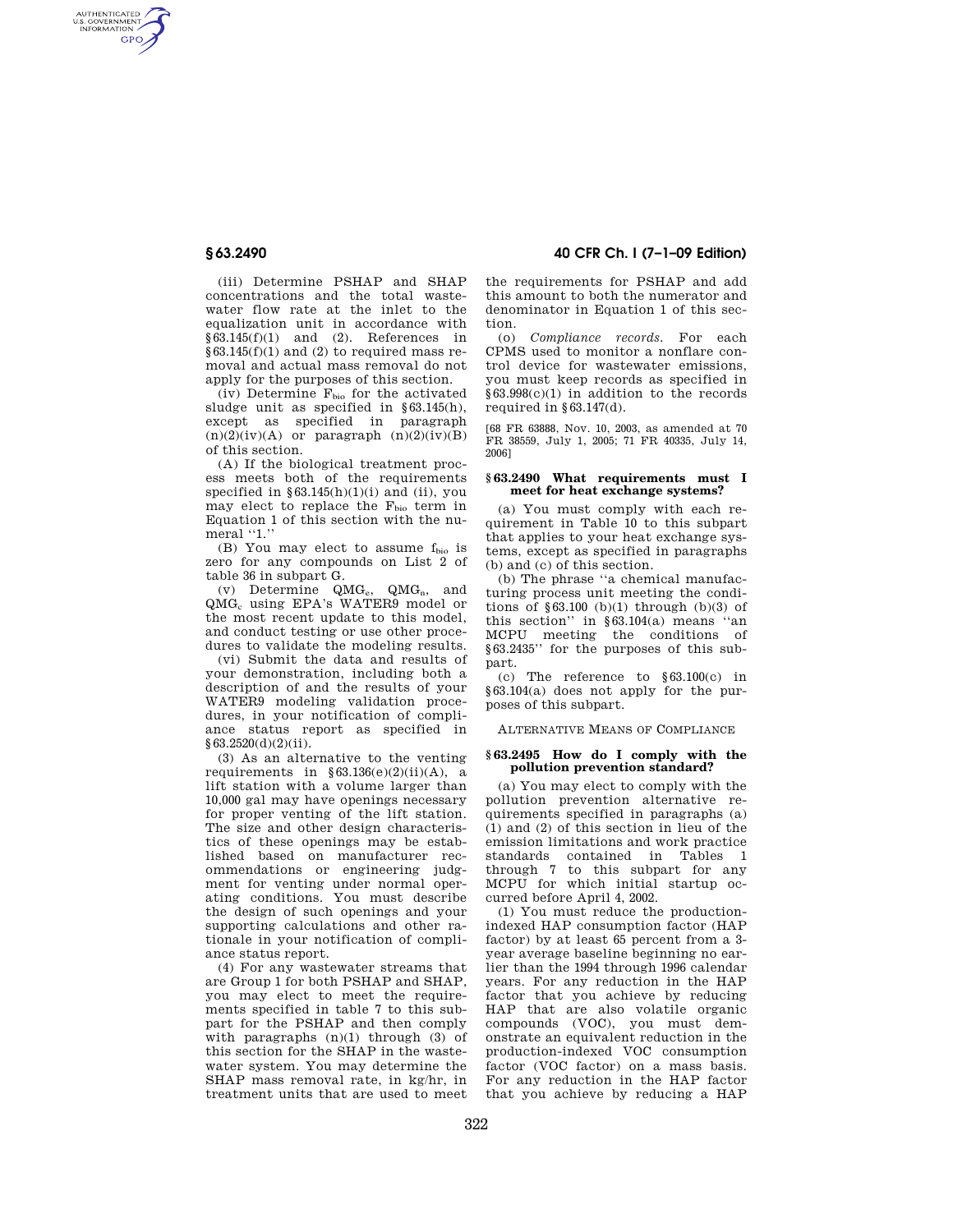## **Environmental Protection Agency § 63.2495**

that is not a VOC, you may not increase the VOC factor.

(2) Any MCPU for which you seek to comply by using the pollution prevention alternative must begin with the same starting material(s) and end with the same product(s). You may not comply by eliminating any steps of a process by transferring the step offsite (to another manufacturing location). You may also not merge a solvent recovery step conducted offsite to onsite and as part of an existing process as a method of reducing consumption.

(3) You may comply with the requirements of paragraph  $(a)(1)$  of this section for a series of processes, including situations where multiple processes are merged, if you demonstrate to the satisfaction of the Administrator that the multiple processes were merged after the baseline period into an existing process or processes.

(b) *Exclusions.* (1) You must comply with the emission limitations and work practice standards contained in tables 1 through 7 of this subpart for all HAP that are generated in the MCPU and that are not included in consumption, as defined in §63.2550. If any vent stream routed to the combustion control is a halogenated vent stream, as defined in §63.2550, then hydrogen halides that are generated as a result of combustion control must be controlled according to the requirements of §63.994 and the requirements referenced therein.

(2) You may not merge nondedicated formulation or nondedicated solvent recovery processes with any other processes.

(c) *Initial compliance procedures.* To demonstrate initial compliance with paragraph (a) of this section, you must prepare a demonstration summary in accordance with paragraph (c) (1) of this section and calculate baseline and target annual HAP and VOC factors in accordance with paragraphs (c) (2) and (3) of this section.

(1) *Demonstration plan.* You must prepare a pollution prevention demonstration plan that contains, at a minimum, the information in paragraphs  $(c)(1)$  (i) through (iii) of this section for each MCPU for which you comply with paragraph (a) of this section.

(i) Descriptions of the methodologies and forms used to measure and record consumption of HAP and VOC compounds.

(ii) Descriptions of the methodologies and forms used to measure and record production of the product(s).

(iii) Supporting documentation for the descriptions provided in accordance with paragraphs  $(c)(1)$  (i) and (ii) of this section including, but not limited to, samples of operator log sheets and daily, monthly, and/or annual inventories of materials and products. You must describe how this documentation will be used to calculate the annual factors required in paragraph (d) of this section.

(2) *Baseline factors.* You must calculate baseline HAP and VOC factors by dividing the consumption of total HAP and total VOC by the production rate, per process, for the first 3-year period in which the process was operational, beginning no earlier than the period consisting of the 1994 through 1996 calendar years.

(3) *Target annual factors.* You must calculate target annual HAP and VOC factors. The target annual HAP factor must be equal to 35 percent of the baseline HAP factor. The target annual VOC factor must be lower than the baseline VOC factor by an amount equivalent to the reduction in any HAP that is also a VOC, on a mass basis. The target annual VOC factor may be the same as the baseline VOC factor if the only HAP you reduce is not a VOC.

(d) *Continuous compliance requirements.* You must calculate annual rolling average values of the HAP and VOC factors (annual factors) in accordance with the procedures specified in paragraphs (d) (1) through (3) of this section. To show continuous compliance, the annual factors must be equal to or less than the target annual factors calculated according to paragraph (c)(3) of this section.

(1) To calculate the annual factors, you must divide the consumption of both total HAP and total VOC by the production rate, per process, for 12 month periods at the frequency specified in either paragraph (d) (2) or (3) of this section, as applicable.

(2) For continuous processes, you must calculate the annual factors